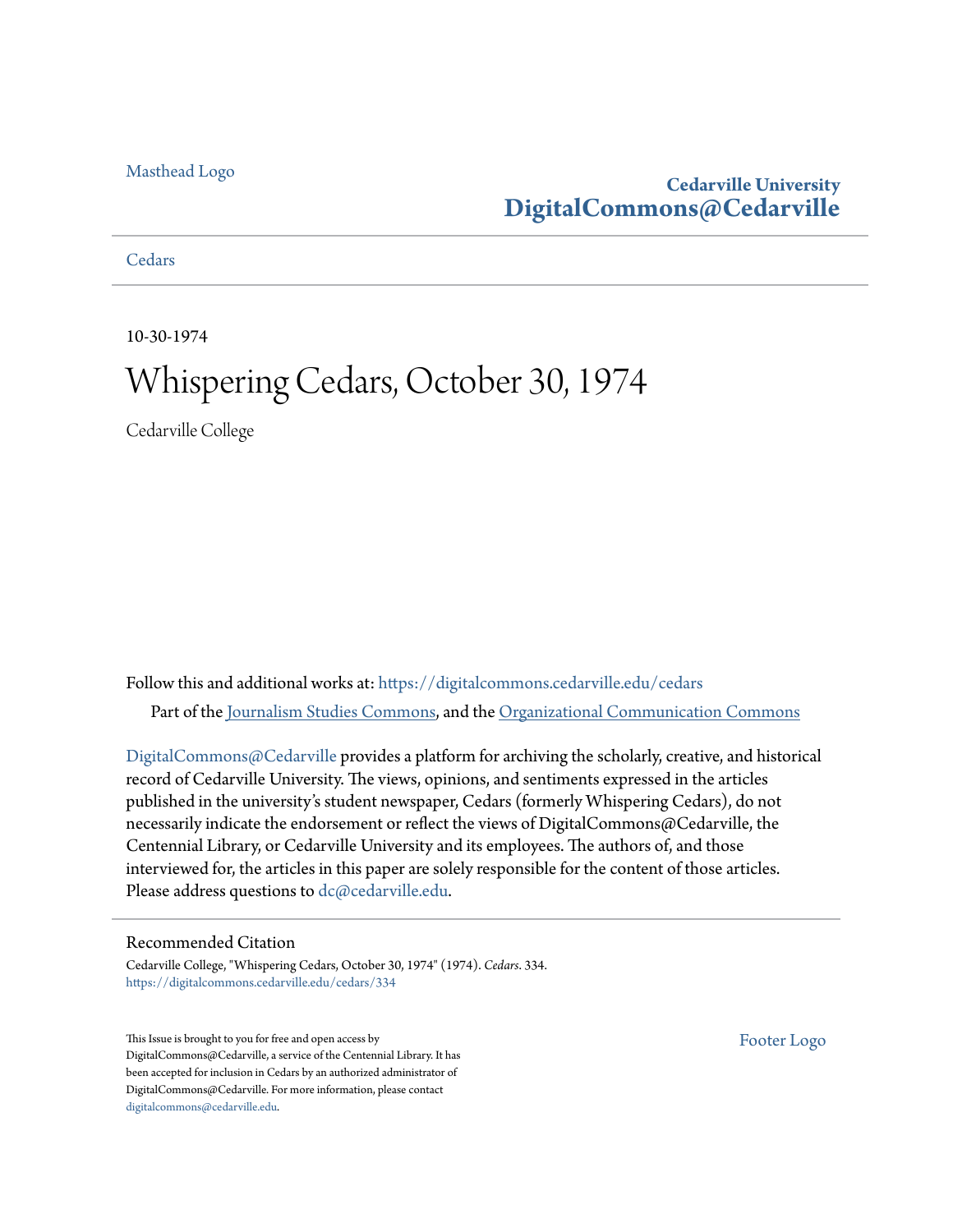# Cedarville College **•**

*"For the Word* of *God and the Testimony* of *Jesus Christ" /* 

Vol. 43, No. 3

#### By Dianne Monts

The Division of Teacher Education and Certification of the State Department of Education evaluated the various teacher education programs at Cedarville College on Oct. 22-24, 1974.

4. Student Teaching, Laboratory Experiences and Educational Media Center.

The visiting evaluation team was representative of teacher educators, teachers and administrators in Ohio schools, personnel from professional organizations, the general citizenry, and teacher education students.

The evaluation report was to focus on specific strengths and weaknesses perceived by members of the evaluation team. The team members studied four main areas:

1. Objectives, Organization and Financial Support

2. Preparation of Faculty and Student Personnel Services

3. Curriculum

adequate renovation of older buildings, as well as the "excellent atmospheres" provided for the education program by the new buildings (i.e., the science building and the library) are viewed as strengths. Two weaknesses were also found: (1) the need for additional space for the library, and (2) expanded physical facilities for music education, a student center, additional classrooms and a chapel. Although some concern was also expressed regarding the secondary and

Since the third week in Octiber, students taking the Teaching of Reading have had the opportunity to practice teaching skills in the Reading Center. The tutoring experience involves diagnosis of interests and skills of pupils, prescriptive selection of materials, development of objectives, instruction, reinforcement, and assessment of skill development.

The team's visit included both planned and spontaneous interviews with faculty, students and administrators, tours of facilities, examination of records, and discussions with graduates of the program and local school administrators.

In regard to facilities, the

#### By Jessica Huesman

party will be held from 7:30-11 p.m, at a lodge near Cedarville. The cost is 50c per person.

Members of the evaluation team found arrangements meticuously carried out by all members of the student body, faculty, and staff who were involved in some phase of the evaluation visit. Hospitality and openness abounded and information, assistance, and cooperation were in evidence at all times. The team members were unanimous in expressing their gratitude to Cedarville College.

The Reading Center is under the direction of Miss Dodson this quarter. She presents strategies in the classroom and supervises their application throughout the day in the Reading Center. Thirty elementary school pupils receive tutoring in reading by Miss Dodson's fifteen college students.

Cedarville, Ohio

## cher Ed Exam Over

 $\bullet$  It is hoped that the strained relations between the United States and India might be eased through Henry Kissinger's visit there October 27 thru November 1.

special programs, the team was unanimous in recommending overall approval of the teacher education programs of Cedarville.

The team stated that the most noticed characteristic of Cedarville's teacher education institution was the complete agreement of its stated philosophy and its implementation through Christian commitment by the staff, students, and curricula. According to Dr. Ager a copy of the evaluation will be made available in the college library.

## **Lab Provides Variety**

practical, and informal." Dora Ewing appreciates the

John Battaglia feels that it makes the teaching of reading "more interesting, relevant, and up-to-date."

wealth of information found in the variety of materials, and many new ideas to apply later. "I think it's a good opportunity to put theory to practice," says Monte Leonard. All the students felt that the Lab made their tutoring experience more worthwhile and successful.

During Homecoming, many alumni and students that are teaching now had the opportunity to view the new center. Some commented that it included types of equipment used in the classroom today. Many wished that they had had the advantages of such facilities when they were students.

## **Swordbearers' Stress Family**

October 30, 1974



**SBP Plays Tricks** 

Looking for some excitement? Need some diversion from the books? Come to the Halloween Party sponsored by the Student Body ProJect · Committee on Friday, November 1. The

In questioning several students regarding their experiences, all agreed that the Reading Center provides a valuable opportunity.

After an 11:00 rally, the young people will attend two seminars and a film dealing with the themes "Knowing Thy Family" and "The Successful Partner''. A 30-minute discussion group will be provided with each seminar.

All college students and visitors are invited to attend. Transportation will be provided by a car caravan, along with the college van service. All those needing transportation should meet at the college post office by 6:50 p.m. on Nov. 1.

## *The* News *In Briel*

• An extortionist in the Portland, Oregon area has been sabotaging power transmission towers until his demand for one million dollars is met. Fourteen towers have been dynamited since September 26.

Apple dunking and pumpkin carving will be a part of the festivities, along with various relays. The classes will be vying against each other in such relays as the "orange pass," the "lifesaver pass," and the "mashmallow chew." Costumes, which are optional, will be judged and prizes will be awarded.

• Along with the valuable oil reserves found in Mexico, there has also been the discovery of rich copper deposits. They are expected to increase the production of the metal by 400 per cent.

The highlight of the evening will be the showing of the 1931 version of the movie Frankenstein. Refreshments will also be provided.

Jerome's Pride and Prejudice will be presented at Alford Auditorium by the Speech Department of Cedarville College. The play will begin each night at 8:00 p.m. under the direction of Miss Marsha Shepard, an instructor of Speech at Cedarville. Although this is her first chance to do something like this, she is very much at home in the field of oral interpretation, which is closely related.

• After a two year fight to win leniency in Soviet policies of emigration in return for a major trade bill, the Soviets agreed to set an initial level of sixty thousand departures a year from the U.S.S.R.

## Students May Vote

### By J. L. Coleman

Students of Cedarville College may vote if they have been registered in Greene County by 9: 00 p.m. on Oct. 7, 1974.

To vote in national elections, students will go to the County Election Board in the County Service Building at 651 Dayton-Xenia Rd. This light brick building is the old Children's Home and is next to Happy Times Children Center on Old Route 35. (continued on page 2)

"It is one of the most improved areas on campus," says Bev Ziegler, "and it's convenient,

The Swordbearers of Cedarville College are holding their Eighth Annual Youth Conference on Saturday, Nov. 2, here on campus.

With Joseph M. Stowell III as the keynote speaker, the Swordbearers are centering the conference on the Christian home.



The speech department of Cedarville College is actively involved in a state-wide organization of college and high school speech departments.

On October 4, Mr. James Phipps, chairman of the speech department, Mrs. Debbie Haffey,

## Dorms Progressing

The first dormitory building, out of the two being erected, 1s expected to be completed by the end of this quarter, so that it will be in use after Christmas Vacation.

The second dorm is far behind in its progress and it will be a few months before it is finished. Mr. Hugh Carr, who heads up the construction crew, attributes the slowness of completion of the dorms to the fact that he and Mr. AI Grisham, the college electrician, are the only full time employees. The rest of the construction crew is made up of students and therefore the hours they can work are limited.

Having the first dorm ready by the end of the quarter is the main goal. Then full time work on the second will resume. When it will be finished Mr. Carr cannot say. He stated that he will be working from dawn to dusk, but he can't promise anything.

speech instructor, Jerry Gilyard and Bill Nash presented a program at the annual meeting of the Speech Communications As-

sociation of Ohio.

With the use of slides, tapes. and other media, the group of-

-

tions following a major disaster.

At this meeting, Mr. Phipps was selected as the Program Director of the Speech Consultancy System of the SCAO.

This group is developing a consultancy system in conjunction with the executive board of the SCAO. They are presently working on guidelines for speech curriculum. They hope to raise the level of speech communications in the secondary school.

On Nov. 5, the Executive Board of the SCAO will be meeting on the campus of Cedarville College. Mr. Phipps will be working with the other members on the speech communication programs for the year. This is the second year of Mr. Phipp's twoyear term with the Board.

This board represents a crosssection of the college and high school departments in Ohio, Its primary function is to coordinate the speech programs of the state.

fered guidelines for communica- · for the rallies. The Summer Swordbearer team is providing the special music

The Speech Communication Association of Ohio is the strongest program of its type in the United States, according to Mr. Phipps. .

The adults will be attending a separate seminar series with the Dean of Men, Robert Burkett. Dean Burkett will discuss "Today's Christian Family in Tomorrow's World".

Pastor Stowell, from Southgate Baptist Church in Springfield, will center his message on "The Family of God".

Planning for the conference

this year was handled by the Swordbearers Conference Committee, chaired by John Street.

The committee is expecting close to 1200 young people to attend the conference this year. They-are also encouraging the College students to attend the  $11:00$  and  $5:15$  rallies in the gymnasium.

The theme verses for this year are in Proverbs 24:3,4: "Through wisdom is an house builded and by understanding it is established; and by knowledge shall the chambers be filled with all precious and pleasant riches."



Come, be tricked or treated to some Halloween fun!

## Fall Play Develops

On Friday and Saturday evenings, November 15 and 16, Helen

The play is about a woman who wants her daughters married. The story takes place in a time where marriage was the only thing for a woman. It develops around one of the daughters who refuses to marry either of two men.

The play consists of an allstudent cast. The actors are: Myron Youngman, Jeff Harper, Terisa · Henriques, Lois Hanson, Dawn Bostwick, Jim Evans, George Sperry, Mark Cowell, Lydia West, Sharon Franks and Ed Baggett. Much work has been put into this play and Miss Shepard is very excited about it.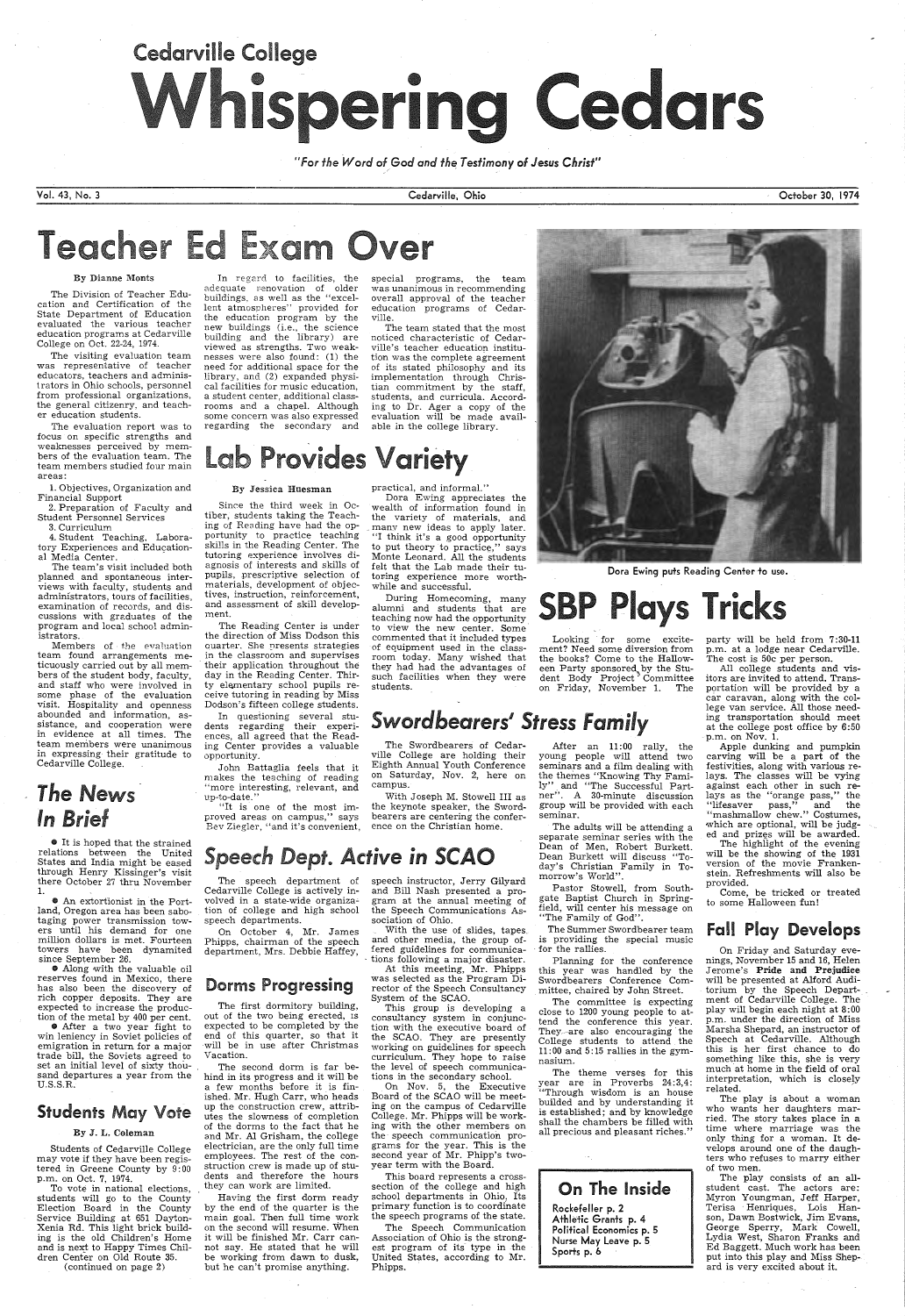# **From the Editor's Desk—**

For a Christian institution, the attitude prevalent at Cedar- . ville concerning interpersonal relationships is much too superficial. It is not only the students' attitudes, but also those of the faculty, staff; and administration.

How many of us are guilty of putting on a front when it comes to Christian Service assignments? Are we in Swordbearers because we want to spread the gospel or because it is the thing to do? What about the area of athletics? We can show the girl how good we can play basketball or soccer, but what does that mean? Is there anything else? What about classes? There are some on campus who delight in showing up in grades because of the way others look up to them. Is that the only reason we do these things - to get others to accept us? Why aren't we satisfied with being ourselves?

One of the best games that people in the Western Hemisphere play is impressing people. We spend more time impressing each other than we spend doing the things we impress them with. Do we have any relationships in which we know the person for who he or she is and not what he or she has done?

·There is a real need to be ourselves. How can you have any kind of relationship when you aren't honest with your friends? But we also need to accept people for who they are and not for what they have done. Many of us are afraid to be ourselves because others won't accept us. We need to see people and not their acts. Can we accept a person without prejudicating them on things we have heard about them? Let's try just a little harder than we have been.

For students registered in<br>Greene County, absentee voting is Oct. 31. For persons registered outside Greene County absentee of a absentee ballot. Request for<br>such a ballot may be made by writing to the County Election Board, 651 Dayton-Xenia Road, Xenia, Ohio 45385, or by calling the election board at (513) 376- 2971.

The faculty, staff, and administration are just as guilty for accepting someone for what they have done, not what they are. If they are a spiritual giant or a 4.0 student, then they're okay.

These games are played more than ever in the realm of dating. We put on all kinds of fronts for that certain girl or guy. But what happens when the bubble bursts? Why do so many couples that break up never speak to each other again? Sometimes the bubble breaks too late and you have a piece of gold on your finger. What then?

## Letters to the Editors

### By Chuck Elliott

During the first week of chool the Student Senate officers

The United States remains without a vice president while the nomination of Nelson Rockefeller goes under consideration before the Senate Rules Committee and the House Judiciary Committee. It was before the Senate Committee that Mr. Rockefeller recently appeared to show why he feels fit for the office of the vice president.

I am in total agreement with the editors that the process of<br>changing a name does not change the character of an organization. But I believe that the changes in Student Senate can be more than just in name and even structure.

Preceding his appearance before the Rules Committee there appeared to be no problem to his nomination being confirmed. Yet<br>several questions have come up since regarding conflicts concerning his wealth.

One problem has involved the possible conflict of his. financial fortune with interests of the nation. When asked if his business interests and influences of his family's wealth would put tre mendous pressure on his ability to act as vice president. Rocke-

Voting

#### (continued from p. 1)

Why is <sup>a</sup>person cut down just because they may vary a degree from the stereotype Christian? <sup>I</sup> was readiing in I Cor. 12:4-6. God makes each of us different and gives us a diversity-of ministries. Even though a person may have different convictions, lifestyle,

The County Election Board is open Monday through Friday, 9:00 a.m. to 4:00 p.m., and Saturday, 9:00 a.m. to 12:00 Noon, for any questions or requests for ballots.

Student Senate needs to be questioned concerning the action it takes and concerning what profitable impact it has at Cedarville College.

The questions expressed in the editorial last issue probably arose, I regret to say, because of poor communication on my part.

Dorm elections were not delayed because of inadequate preparation or lack of a constitution. The Senate officers felt that, in electing a dorm repre sentative, it was essential for the student to know the other students in their dorm area quite well. We felt that two full weeks of school were needed to establish this relationship, so the election date of October 14 was selected.

> We would like to thank the many friends at Cedarville for their prayers, cards, and visits while Brenda was in critical condition at the Ohio State University Hospital. During Brenda's recovery, there were many time when we were uncertain about her health being restored. We are sure her full recovery was aided by your many prayers. Those of you who came to<br>visit at the hospital were a great visit at the hospital were a great help to the family. Just having someone to talk to lifted a burden from *us:*

The proposed changes to the Constitution had been approved by the Administration before they were voted on by the Student body.

worked up a final draft of the new Constitution so that new copies could be printed. In doing this we reviewed the whole constitution looking for areas in which profitable changes could be made.

However, most of the changes in the constitution had been worked out by last year's Constitution and Elections Committee. A workable constitution was on hand when the school year began.

--All of Senate's revenue comes from the concession machines in .the dorms. Mr. Dan Bittaker will be filling the machines this year. Students should direct all complaints to him.

Put your dorm representa tives to work. Bring the concerns which you have for changes at Cedarville College to your representative. If the matter is deemed worthy, Senate will . . . "recommend to the proper au thorities or take action deemed necessary for the welfare of the student as an individual or for

--All money making project ideas must be submitted to the Finance Committee for review and approval. This prevents unappropriate projects, conflicts on dates or duplications.

*Page2* 

the Student Body as a whole."

If Senate does not serve <sup>a</sup> useful role, the fault now lies not only on Student Senate officers and representatives, but with each of us as students.

The role of the student repre sentatives is to bring to Senate the issues which we the students bring to them.

 $-$ The OA is still in the formative stage as far as exact goals and purposes are concerned.

Changes will come slowly but with student involvement this can be more than just another change in name or structure.

Donald Eggleston

Student Body President

Members of the Student Body:

The Alpha Chi Rescue Squad would like to take this opportu for the new ambulance. It took<br>much work for the squad, but the last decision was the students.

The new ambulance will allow us to serve you the students as well as the community of Ce- darville better.

# om the Editor's Desk—<br>
Who Are You Really?<br>
By Chuck Elliott Celler replied that the potential comes the recently d

-On December 9 Student Senate will be holding the chapel service.

As it says in Romans 15 :7: "We then, that are strong ought to bear the infirmities of the weak, and not to please our-<br>selves.'' We feel this is a service and we give God the glory. We ask for your prayers and thoughts as we continue to serve Him through this means.

> In Christ, Alpha Chi Rescue Squad

### Dear Editors:

I am concerned over the narrow-minded attitudes of some people on this campus. This is not something I can settle with anyone in particular. But I feel students are quick to judge people by a first impression or heresay without even knowing what the person is in Christ. or way of doing things, can't we accept them in Christian love and realize "it is the same God who worketh all in all."

Is it glorifying to God when we as brothers in Christ make distinctions and stand in judgment upon someone who doesn't fit in our little group or doesn't meet our standards?

Mary Jo Imhausen

#### Dear Editors,

<sup>I</sup>thoroughly enjoyed the article in the last edition of the paper concerning the group Selah. <sup>I</sup>have seen them many times and with my own eyes have seen results. Lives have been changed. To the administration and even some students this music may not appeal but there is a whole new generation to which it does. praise the Lord that there are people in this type of ministry reaching many for Christ.

Sue Rinehart

To the Cedarville College Family;

Again, thank you for your prayers.

Love in Him,

The Lawrence Tompkins Family and Mitchell Book

Anyone who wishes to submit a signed letter to be published can do so through the mail or in the box in the Post Office.

The Editors

feller replied that the potential for such pressure did not exist. He added that after he had taken the oath of office thoughts concerning his wealth or that of his family would be put out of his mind.

Mr. Rockefeller has estimated his worth at 62.6 million dollars. Along with other trusts and funds the total worth of his immediate family stands at 218 iillion dollars. Two possibilities as far as<br>the "problem" of this great "problem" of this great wealth have been raised. One has been to let Congress and the press watch the Rockefeller wealth in a "watchdog" position. The other idea is to p1ace his holdings in a "blind trust" for his duration in office.

To add to the complications

comes the recently disclosed information that Rockefeller owes the Internal Revenue Service more than one million dollars in back taxes. This in itself may not cause 'great problems for Mr. Rockefeller but could add to <sup>a</sup> cumulative effect.

Rockefeller continues to maintain that all is legitimate as far as his financial standing is concerned. Speculation has arisen that Mr. Rockefeller might withdraw from his struggle for the vice presidential office. All in all, a cynical atmosphere exists. A prime example of this can be seen in the words of one Senate Republican when he said, "It's getting to the point where we won't ' ever have a vice presi-dent."

## **Student Senate Report**

From the meetings of October 16 and 23

Treasurer's Report

-The balance in the treasury as of October 23 was approx imately \$295.00.

-Senate outstanding bills as of October 23 was over \$1600.00.

-Senate supplies a taxi service for students who need emergency transportation. A set rate is charged. The service can be secured through the SPO.

#### SBP Report

-Due to the release of restricted SBP funds, SBP will be able to purchase all the projects that were up for vote on October 16th. This includes the ambulance, the craft area, the student AV equipment, new hymnals, dorm recreational equipment, new lounge furniture, new cheerleading outfits, and <sup>a</sup> tithe.

-SBP is in the process of developing and having printed student directories. These will be sold to raise funds for SBP.

#### SMP Report

-This year's Student Missionary Proejct is aiming for projects that provide practical student involvement.

-Student giving to the project will begin during registration this quarter.

#### Organizational Assembly Project

-The OA hopes to serve the organizations by covering key topics for their improvement.

-The OA will be instrumental in co-ordinating orzanizational activities with Student Affairs.

-The idea of class representation in the OA is under study.

#### Business

-The Representative Assembly elections for Williams' and the off campus' representatives are being reviewed by the Constitution and Elections Committee. If re-election is deemed necessary, they will be held at the beginning of Winter Quarter,

-A letter has been received from Grace College (Indiana) inviting Cedarville to participate in a college quiz contest between the various Christian colleges. More information will be sought before a final commitment is made.

-The chapel fee will be coming up for the student body vote

before Fall Quarter is over. The matter is presently being studied.

-The feasibility of the family style meal is being examined by the Food Service Committee.

*Whispering Cedars*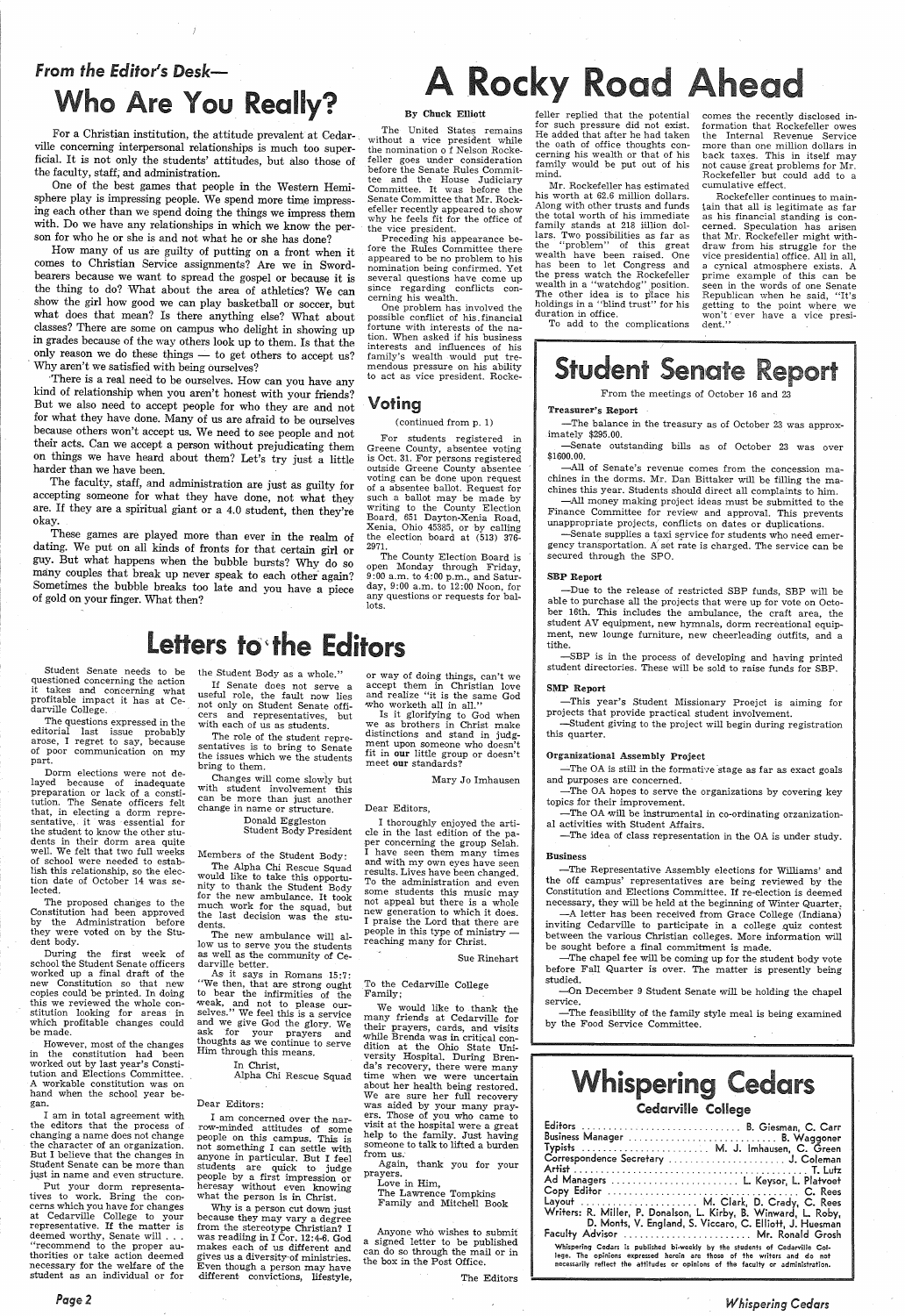## Coming Events

## nts Visit Strc

| NOV. |                | <b>SBP Halloween Party</b>                          |  |  |  |
|------|----------------|-----------------------------------------------------|--|--|--|
|      | 2              | Swordbearers' Conference. Joseph Stowell, speaker   |  |  |  |
|      | 7.8            | In Forum. Joe Bayley speaks on Christian Creativity |  |  |  |
|      | 9              | Alpha Chi Talent Night                              |  |  |  |
|      | $11 - 15$      | Registration for Winter Quarter                     |  |  |  |
|      | $12 \,$        | <b>Blood Drive</b>                                  |  |  |  |
|      | $\frac{12}{2}$ | Artist Series, Miami University Symphony Orchestra  |  |  |  |
|      | 15, 16         | Fall Play                                           |  |  |  |
|      | 18             | Meet the Teams Night                                |  |  |  |
|      | 23             | Choralaires and Orchestra Concert                   |  |  |  |
|      | 27-30          | Thanksgiving Vacation                               |  |  |  |
|      |                |                                                     |  |  |  |

### By Paulette Donalson

On October tenth, Cedarville's English Department sponsore<sup>d</sup> twenty-six students who set out to participate in the Annual Stratford Shakespearean Festival in Stratford, Ontario.

Homecoming was a weekend full of activity and expectation for students past and present.

The purpose for the trip was for "cultural enrichment," along with the opportunity for students to become ''personally involved with Fine Arts and to participate in a live drama production,' says chaperone Ronald Grosh.

He continued that, from <sup>a</sup>



Dr. Griffith points to area where nature lab will be located.

## i Wins Float Comp

#### By Mary Jo Imhausen

It held a special value for one <sup>g</sup>irl. Karen Wimer was crowned 1974 Homecoming Queen by Peggy Wagner Warwick at the half time of the soccer game Saturday.

theological view, the Festival <sup>g</sup>ives the student an. introduction of different exposure of Cedarville and "fulfills the school's <sup>p</sup>hilosophical purpose by keeping students involved in outside culture."

When asked what the weekend meant, Karen said it was some· thing that could never be re<sup>p</sup>laced. She said it was definitely <sup>a</sup>great honor to be respected by students all over campus. She also feels each attendant shared the honor with her.

Karen is proud to represen<sup>t</sup> the school in the coming year. Galations 1:24 is her chosen theme. "This is my hope and prayer that they glorify God in me."

To enhance the festivities of homecoming, floats and stationary displays were prepared by students, organizations and alumni.

In their usual tradition, alumni had the first place float. They donated their \$100 prize to the Student Loan and Grant Fund here on campus. They were followed by the Freshmen and Seniors. "We have seen a great light was the theme for all floats.

The stationery displays were erected on campus to represen<sup>t</sup> various student organizations. Kappa Delta Chi received first

#### runner up.

About 100 former students of Cedarville from the classes of the 1950's, 1964, and 1969 held their reunions Friday, October 17, in the student center. For the first time, a slide presentation was shown of the history of Cedarville College.

The Summer Swordbearer's Trio provided music and Dr. WilIiams was the speaker for the evening. Dr. Williams is a for mer Dean of Students and pro fessor at Cedarville. Williams Dormitory was named in his hon or.

Concluding the Homecoming Weekend, WCDR hald an Au tumn Concert Saturday evening, featuring pianist Ruth Ohman Lehman and vocalist Paul Schu macher. Both are Christian re cording artists.



Under the direction of Tyrone Guthrie, Michael Langham, and presently Jean Gascon, the Festival has produced all but one of Shakespeare's plays, and eighteen have been repeated. The Festival also has staged plays by Sophocles, Rostand, Moliere, Chekhov, and many other renowned writers.

This very opportunity was extended in this year's trip as <sup>a</sup> number of the group witnessed an instruction entitled Exploration of the Aesthetics from a Biblical Viewpoint, presented by Dr. Calvin Seerveld of The Institute for Christian Studies, in Toronto, Canada.

Since July 13, 1953, the Stratford "Festival City," located on the Avon River banks has been both a theatrical and tourist attraction communital centre, as over \$8,000,000 of exclusive theatre admissions are spent each summer along with the opening of about forty new city industries.

Cedarville College first became involved in the Stratford

## Nature Lab Planned

#### By Lynn Platvoet

After three years of planning, · Cedarville College's nature lab will soon become a reality. The land, which is owned by the school, is a ten acre strip extending from north of the soccer field to the northern boundary. of the cemetery.

Plans for the nature lab include the planting of trees and shrubs in the spring and a .8 acre pond, which will be started this, summer. After completion of the pond, vegetation and wild life will come naturally.

The nature lab is being built for use by science classes and<br>for student enjoyment. The for student enjoyment. cross country track will run through the . area, providing <sup>a</sup> walkway for student observation.

The funding of the project has been approved, by the school's trustees, in their 1974-75 budget. Shrubs and trees will be purchased through county and state agencies. Technical assistance for the project will be provided by Greene County Soil an <sup>d</sup> Water Conservation District.

The news item in the last issue of Whispering Cedars about the Selah group should in no wise be construed as enendorsement or promotion of it by the college and/or its officials and the Whispering Cedars.

*Whispering Cedars* 

place award with Gamma Chi as The Alumni Float won first prize for the second straight year.

Festival as a result of Professor Edward Spencer's doctoral studies at Bowling Green State University which required the attending of the Shakespearean Festival. The following school year of 1970 marked the first annual field escapade to Stratford, Ontario.

Both Professor Grosh and Professor Spencer express that the Festival exposure is good for students of any major or discipline as it gives liberal arts emphasis in development of the total man.

This year's trip was made by twenty-six students, three alumni, and Mr. Grosh, who says the only disappointment was the lack of time to get involved in other environmental features. They were all guests of the Victorian Inn Motel of Stratford.

The Festival Theatre is considered a major training ground for serious acting, "to provide facilities· for education and instruction in the theatre arts," as many actors have gone on to other professional acting.

The English Department looks forward to next year's Stratford trip to help continue the "advancement of knowledge and appreciation" of the Fine Arts.

## Enrollment Up to 1033

· Following the pattern that has been set in the past few years, Cesdarville College has a rise in enrollment. The total enrollment for Fall Quarter is 1,033 students, an all time high for Cedarville. By far, the largest group are the Freshmen, with 364 students attending Cedarville to start their college career. There are 250 Sophomores, 201 Juniors and 165 Seniors. There are 53 Part Time and Special students.

As usual, there are many more· students from Ohio than from anywhere else. This year; 466 students stayed in the Buckeye state to attend Cedarville. Other states with large enrollments are Indiana, Michigan, New York, and Pennsylvania. Overall, there are 36 states and three foreign countries represented by the student body.

In the fields of major study, there are 187 Bible majors and 186 Elementary Education majors. There are 94 students who are still undecided as to a major while 17 students are after <sup>a</sup> double major.

## Pollution Control Scholarship

The East Central Section of the Air Pollution Control Association has announced a scholarship of \$500. An applicant must major in any field of engineering or the physical sciences, have at least a 3.0 grade point average, be a senior by the end of fall quarter and desire a career in \_ air pollution control.

The applicant must submit <sup>a</sup> paper, typewritten and double spaced, of at least . 500 and not more than 550 words, indicating that he or she desires a career in the field of air pollution control and why. The applicant must also assure the East Central Section that he or she will be in attendance in his college or university for the next immediate term.

All entries must be sent by certified mail and postmarked by December 2, 1974. Further information can be obtained from Mr. Gidley, director of Financial Aid.

*Page 3*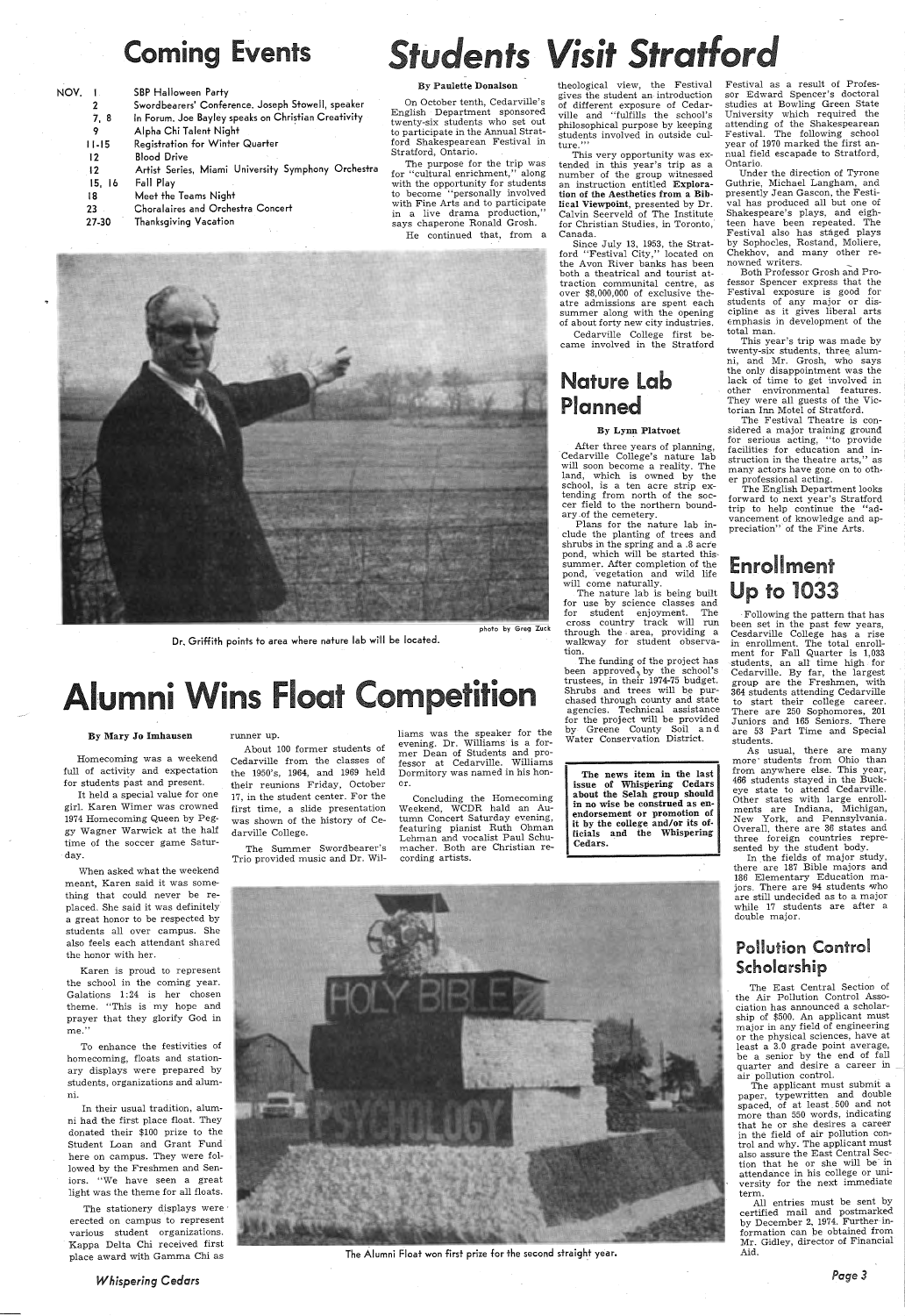## Pastor Green Leads **Campus Fellowship**

#### By Paulette Donalson

The Cedarville College Fellowship came about in January 1970 as the result of need for real identification, says campus Pastor Harold Green.

Before the Fellowship began, <sup>a</sup>problem existed concerning the matter of handling church services for students. During that time the Grace Baptist Church Pastor presented the morning worship and after which a professor would present Sunday School.

The Pastor goes on to say that be experiences a "blessing of warm acceptance with the college kids through God's work" and is grateful for the "opportunity to council and openly talk<br>with them."



Pastor Green is kept very busy as director of Christian Service.

photo by Dennis Grady

## **WCDR Projects Image of Cedarville College**

lowship began, and other services such as Swordbearers, Bible Clubs and Nursing Homes have all expanded. Also, the purchases of Service vehicles continues to increase, as it now has two vans and two cars.

The greatest frustration in which the campus Pastor is presently dealing concerns the outreach to nearby collegians and he states that Campus Evangelism needs a continual working ministry.

The Pastor expresses that he senses a "warm spirit among the Fellowship," for when he first came, Christian Service assignments were required for two years and now that it has been made voluntary; there has been a shift from 60-70% student availability....

Pastor Green, who was at that time pastoring the Faith Baptist Church of Greenville, Ohio, spent time in youth activities as well as the churches, as he felt a calling in the youth area. Upon request. by the school's president, Dr. Jeremiah, he eventually felt the Lord's leading to Cedarville.

> WCDR is licensed as a non commercial educational FM sta tion .. Holding to its purpose, WCDR has developed its own concept of educational radio.

Pastor. Green's capacity now involves, outside of his direct campus preaching, representing Cedarville through youth camps, heading Christian Services, and ministering to individual students' needs.

The Fellowship has been <sup>a</sup> help to Christian Service by allowing the students to become more actively involved and therefore expanding the outreach. Also a now centralized Christian Service Department has taken away many prior responsibilities and pressures from a number of professors and other workers.

Representation of the Fellowship is by that of a male student board known as the Advisory Twelve, composed of each class chaplain, two class appointees and the student body chaplain who serves as an honorary member.

A high level of competency in the work is expected of the student before he or she is allowed to do on the air. This improves the quality of the station.

Beach Evangelism, Dayton Detention Home, and the Missionary Internship Service have all been included since the Fel-

One of the major outreaches of the college . is WCDR, the campus radio station. On the air approximately 120 hours per week, WCDR covers the entire Dayton and Springfield area.

The main purpose of the sta tion, says Mr. Gathany, General Manager, is to be a true and proper reflection of the college and its stand. He points out that for many people, their only con tact with the college is through the station. For this reason, the radio staff develops programs<br>that will enhance the idea of what the college is.

Following the idea that Ce darville College supplies a Chris tian education, WCDR has incor porated that concept. The station is working towards projecting the image as a Christian Educational Radio station.

Individuals in other sports have on occasion received these grants if it was decided that they could help the progress of one of the other sports to a great degree. But all of the other sports at Cedarville have been able to compete favorably and at times dominate MOC competition, indicating that financial assistance was not a necessity in maintaining competitive programs i n these areas.

## **Students Come Far to Cedarville**

One way WCDR is working for this image is through the<br>programing of classical music, according to Mr. Gathany. There are three regular programs of the classics and other smaller portions.

Another reason for having classical music is that only one other station in this area has it.



Mr. Booth lends experienced hand to the radio station.

## *Whispering Cedars*

That station only plays it after informational . programing. 10 p.m.

The market for it is there. Also the radio station doesn't necessarily aim all of its programs at the students.

Another effort of Christian educational radio that does reach out to the student is the WCDR News Reel.

The News Reel is on three times daily. The program is an hour and a half in the morning and an hour at noon and at 4:30. It is basically a time filled with news and many other types of

Students are a major part in the working of the station. The student staff normally is around 25 in number. Many are broadcasting majors. All have had some course work in the area.

The student staff is directed by Mr. Roger Booth, the new Co-ordinator of Broadcasting Instruction.

Working with WCDR *is* good training for the future broad-caster. The station situation is comparable to that of station operations elsewhere. The exper- . ience working with good equipment, and the instruction provided prepares them for their future.

For the future, the main emphasis is on the area of the station projecting its image through promotional work.

It is the hope of Mr. Gathany that they will be able, through various means, to reach more people about WCDR.

## Athletes Receive Grants In Aid

#### By Ron Miller

Each year financial assistance is given to athletes in the basketball program at Cedarville College.

Recipients of these grants in aid are chosen by their athletic talents, potential contribution to the school's overall athletic program, and their need. It is Dr. Don Callan, Athletic Director, and Financial Aid Director Mr. David Gidley, who each year decide who are the athletes who best fit these three qualifications.

Last year the aid was split up

among approximately 16 individuals. The number of recipients and the amount granted is not standardized and, therefore, it is possible for an athlete to receive anything from a few dollars to full assistance, depending upon his athletic abilities and monetary need.

The majority of the scholarships go to basketball players in an attempt to help in recruiting. Since basketball scholarships ge<sup>t</sup> such a high priority at opposing schools, to be able to stay in competition with them, Cedarville also gives aid. The goal is to be able to.favorably compete with the other schools in the Mid-Ohio Conference and schools of like size.

#### By Joyce Coleman

They come from unheard-of villages in New England or the quiet prairies of the Great Plains. A few have traveled so much they can call the whole U. 'S. their home. There are persons whose "home town" is across <sup>a</sup> great expanse of ocean. They are Cedarville College Students.

Miss Carrol Nichols is a Ce-

Maine. Miss Nichols traveled <sup>a</sup> 140Q mile route through Canada and Michigan to begin her education in accounting.

darville College Freshman from . Moosehill Road, Livermore Falls, every detail of life to Him, acering the necessary surrender of

Speaking with a Swedish-Maine accent, Miss Nichols said she finds the campus people friendly and trusting. Since being at Cedarville, she has appreciated the everyday things that she had before taken for granted. God is working in her life. She's discov-

## Speech Department Adds Booth

With 15 years of Communications experience behind him, Mr. Roger Booth has joined the faculty in the area of broadcasting.

Mr. Booth began his broadcasting career at Bob Jones University. He was encouraged to go into this field by <sup>a</sup>speech teacher there. Through his then futuer wife's encouragement, he applied to the campus station for <sup>a</sup>job and was accepted.

After five years of study at BJU in communications and radio, Mr. Booth attended Trinity College and Northwestern University.

Mr. Booth spent five years with WMBI at Moody in Chicago. From there he went to San Diego, California, to work.

Over the past few years, Mr. Booth has held various offices in the National Religious Broadcasters Association. He is now Cedarville's representative with the National Broadcasting Industry.

As the Coordinator of Broadcasting Instruction, Mr. Booth will be teaching all of the broadcasting courses as well as working with the station.

Mr. Booth believes that Christian Broadcasting should be equal in intensity as far as the professional and dedicated involvements. He feels that broadcasting can be a total ministry by being professionally plain, communicating effectively and being dedicated.

Mr. Booth's Christian philosophy is that "What you say has to live up to what you do." His interests include his wife, his four sons, fishing, golfing, bicycling, and tennis.

cording to His Will.

Before leaving home for school, Miss Nichols' family treated her with an old fashioned gathering about a fireplace, eating homemade ice cream and sharing fellowship in song. The memory of Maine countryside with mountains, streams and autumn in the trees leaves Miss Nichols with big waves of homesickness.

Mr. John Dannenberg (also

Freshman) is a Bible major carrying 15 credit hours this quarter. John works at the campus switchboard on Wednesday and Friday mornings, 12:00-7:00 a.m. This job and other sources of income are evidence of God's provision of money for school.

The name of John Dannenberg means "God is gracious," "Pinetree on a mountain." John was born in France and went to Central Africa when he was one year old. He has had malaria several times.

John has two younger sisters and one younger brother. His parents, missionaries in Central Africa, are dorm parents at the Bangui Baptist High School. Other responsibilities of John's parents are teaching Bible school for African Christians and purchasing supplies in Bangui for other missionaries. John speaks French semi-fluently; he speaks Sango (an African trade language) fluently.

The most readily available en-

( continued on page 5)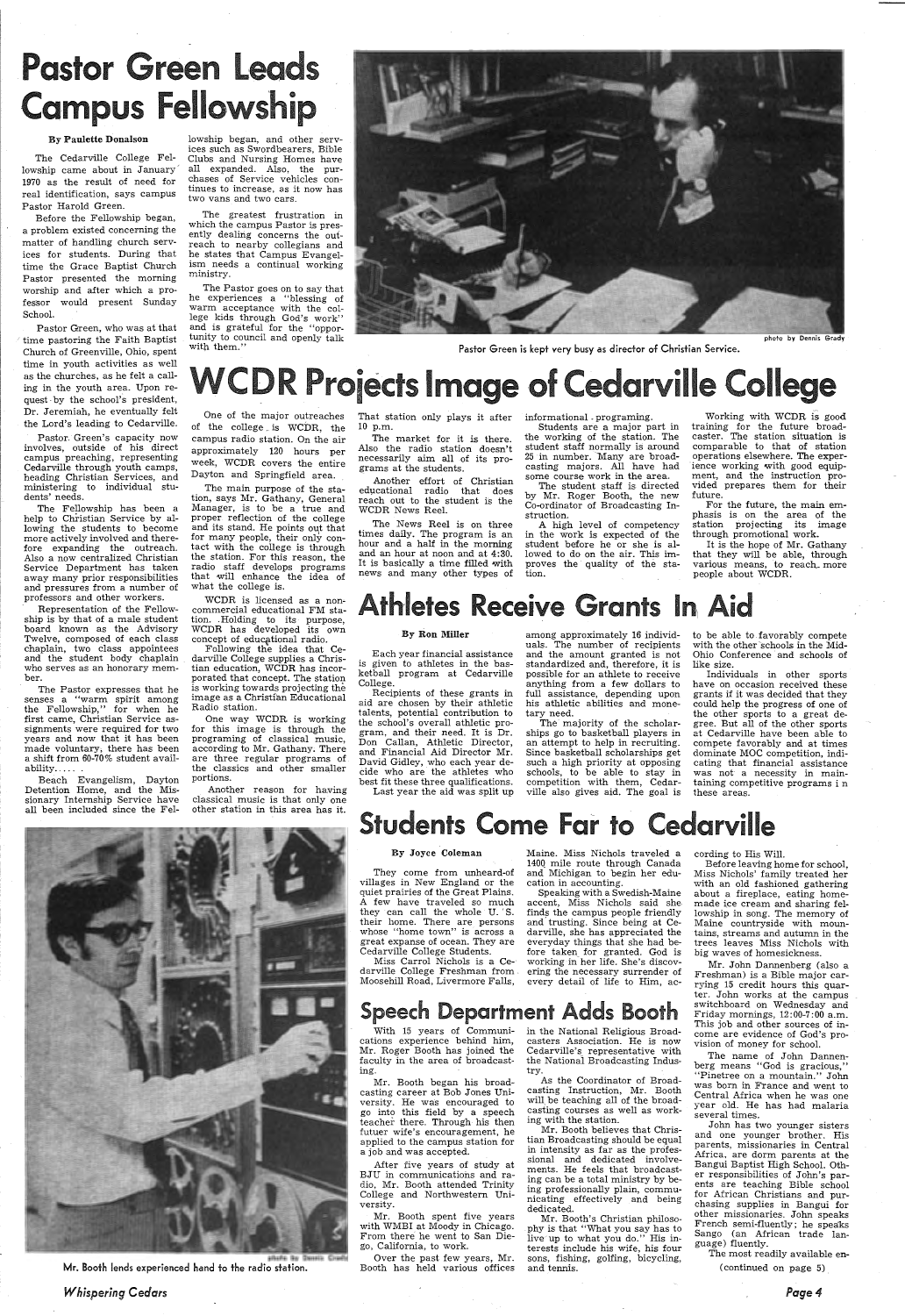

Elaine Schulte

## Elaine Schulte Prepares for Missions

### By Laverne Kirby

"I cannot remember the day <sup>I</sup> was not going to be a nurse."<br>After several years of schooling Elaine saw her long-time goal<br>come true. She is presently using her training as one of the school nurses and in the future she <sup>p</sup>lans to use her nursing abili- ties on the mission field.

 Born into a Christian home in Huntingburg, Indiana, Miss Elaine Schulte came to know the Lord as her personal Saviour at

John had his mind set on a Christian college in the U. S. Cedarville was spoken of highly by a graduate who was John's teacher. The soccer team also attracted John to Cedarville. He may not attend Cedarville College for four years, but it's great that he can be here now.

the age of thirteen. Following<br>high school graduation Elaine<br>went to her long awaited nursing school. It was in 1965 that she graduated from Protestant Deaconess Hospital School of Nurs ing. After graduation she worked<br>for a year and in the fall of 1966 came to Cedarville as a student. In 1968 she graduated from Cedarville. It was at this time that Elaine began to throw from Cedarville. It was at this herself completely on the Lord<br>as she was going through a peras she was going through a per-<br>iod of intense emotional conflict.

## Students

#### (continued from p. 4)

tertainment for John in Africa was reading. It's not hard for him to start reading and shut off the activity around him. John does not watch much television, but he enjoys science fiction and westerns.

John first came to the U. S. when he was five years old and it was then he saw the phenomenon snow. He has been accustomed to weather of 80-130 degrees, but he is adjusting to the cooler weather of Ohio. John enjoys the autumn season.

For several years Elaine had wanted to be in some kind of Christian work and had felt that the Lord may want her on the mission field. In the fall of 1972 Elaine kept fighting applying Elaine kept fighting applying to MIS. She felt very inadequate and was also afraid that if she would go to a mission field the Lord might call her to serve Him there full-time. A real battle had been won when Elaine got her eyes off self and began to rely upon Him for sufficiency. It was<br>no longer, "I cannot" but it was, "I can - do anything with his "I can-do anything with his<br>help." It was with this attitude that Elaine went to Chad, Af- rica the summer of 1973 f o r three months. Elaine loved the people of Chad and had real concern for their spiritual condi-<br>tion.

This past summer Elaine<br>served as the nurse at Skyview Ranch as she had done the summers of 1970 and 1971. The Lord used several missionary speakers to really burden Elaine for<br>full-time missionary service. The final blow came when the message of Gideon, in Judges 6:11,12,<br>was preached. It was pointed out that Gideon was thrashing wheat by the winepress because he was afraid of the Midianites. Then it hit her that even Gideon was afraid and yet the scriptures state that the angel of the Lord appeared and said, "The Lord. is with thee, thou mighty man of valour." The Lord looked at Gidcould be used in delivering the<br>children of Israel from the Mid-**By Bill Giesman** Economists have admitted were made in a predominantly that Gideon was thrashing wheat West and Jeff Schlesinger. Other<br>
"Economics is what time than has been usual in the first universities were it hit he

After the New Student Talent Night on Odober 25, it is obvious that Cedarville's new students are loaded with talent.

 Kim Stowe walked off with first place with a superb piano solo. Rich Luedeke took second place with an act entitled "Mickey Mouse Bop." And Mark Keough placed third with folk Keough placed third with folk<br>selections.

Some of the more outstanding acts were "Casey at the<br>Bat," an enactment of the poem done by Craig Vielguth; Dan Grahl acting out the "Reject Me Image?"; Down Home Boog-<br>ie Blues by Kathy Stange and Jim Evans; and a beautiful rendition of Psalm 125:1 by Garth West and Jeff Schlesinger. Other<br>acts included gospel singing and

This past weekend, about 115 people attended a seminar on "The Christian and Political Economy" . here at Cedarville College. The speakers were Dr.<br>Allen Monroe, Mr. James Grier,<br>and Dr. Gary North, a Christian and Dr. Gary North, a Christian<br>economist from Long Beach, California.

Dr. North, who has written a book entitled, An Introduction to to Christian Ecnomics, started<br>the seminar a little early on Friday. At 9:00 a.m., he spoke in Dr. Monroe's Foundations of Social Science class and then spoke<br>in chapel at 10:00.<br>Taking his message from

ianites. It was the evening after this message that Elaine dedicated herself to the Lord for missionary work. That very same week Elaine applied to Baptist Mid-Missions. Since the door to Chad is closed she feels the Lord may want her to serve Him in Liberia. Elaine continues to work at the health center, waiting to hear further concerning her ac-

Isaiah 1:20-25, Dr. North spoke about a sin that Israel committed and one that the countries of the world are committing today  $-$  Inflation. Although he made things look pretty dismal for the future, he explained that those things were the way they were because God's law had been violated.

ceptance to Baptist Mid-Missions. Elaine says, "in a way it is<br>discouraging to sit here and wait<br>when the Lord has given you a when the Lord has given you allow a desire to minister to people who have never even heard about the Lord Jesus Christ." But the Lord has more experiences to teach Elaine so she will continue to wait upon Him for guidance.

## *Pianist Takes*  Top Honors



Saturday morning, Mr. Grier spoke on "The Value Gap" and said that the main crisis in the world today is in the realm of Values today are clearly seen to be relative and more and more today are being predicated on the autonomy of man, rather<br>than in God's person. The basic wrong in the area of values is something that Mr. Grier calls<br>The Great Divorce. People today have divorced the pursuit of<br>knowledge and value judgments.<br>He says that there can be no fact that is neutral, because you have made a judgment in choosing<br>that fact from a group of facts.<br>Where you start will determine where you end up and you will never have a neutral fact.

and economists do economics."

The purpose of the conference was to try to make students aware of the position we are in<br>economically and our responsieconomically and our responsi- bility as Christians to face this challenge.

Master of ceremonies, Kirby Lancaster, commented that this years' New Student Talent Night was twice as big as any other<br>in past years.<br>The talent show was spon-

sored by Student Body Project and all proceeds went to the Student Body Project fund.

 He also said that inflation is just as much stealing as robbing <sup>a</sup>bank is. It doesn't matter whether it is the government steal ing or a citizen, because it is God's law that has been violated.

Friday evening, Dr. North spoke on the "Failure of Secular Economics." He showed how the economists have been unable to solve the economic problems that the country has had since the 1960's. Today there is no real agreement as to presuppositions, limits of investigation and there fore no real certainty of which action to take in the situations that confront the leading countries in the world.

Dr. North attributed this to the fragmentation of our West-1965. Every discipline of knowl-<br>edge has been fragmented as to the basis for the knowledge. Eco- nomics today is little more than <sup>a</sup>joke to many people because of the impact that these factors have had in the economist's forecasting.

*Whispering Cedars·* 

Economists have admitted that they are having a harder time than has been usual in the past. The crisis in economics today is that the economist isn't sure as to what he is really sure as to what he is really doing because definitions and practices are constantly shifting.

Dr. Monroe then .spoke on "The Politicalization of Charlie Brown and Practically Nearly<br>Everyone." Using Charlie Brown<br>as an example, Dr. Monroe proceeded to show how the Ameri-<br>can people look to government for our salvation, even though we continually come out on the short end of the deal concept of Sphere Authority, he showed how the State has been showed how the State has been taking the responsibilities of the family and the church. He said that the key characteristic of the State should be the administra-<br>tion of justice. One of the problems with the American people is that they turn problems into crises and then think that only the government can solve them. Because of this kind of action, the State gets stronger and more powerful all the time. He concluded that we as Christians need to know what God has to say in this realm and to proclaim that Jesus saves and calls us to acknowledge his kingship over every area of life. Dr. North closed the confer-<br>ence with a thrilling challenge for Christians. He pointed out that things weren't looking good because of the way that people are against God in all areas. He said that Christianity has a hard task, but it is our own fault. When most of the scientific advancements were made, they

were made in a predominantly Christian culture.

The first universities were Christian ones, . but because Christianity didn't know how to use the things that they had, they have lost them. We have anything but a Christian culture and there aren't very many Christian institutions in the world today.

Dr. North pointed out that the<br>reason things went this way is that Christians failed to follow the principle of the tithe. He said this has two parts: 1) Some of our money is God's and we have no business using it for anything else, 2) There are no institutional vacuums. There are things that God gave the family and the church specifically to do<br>and because they haven't done<br>them, the state has taken over.<br>Because Christianity has them, the state has taken over.

Because Christianity has failed God when it was a little easier, Christians have a much rougher time now. Rather than pay a tithe, we are paying ex- horbitant taxes plus the tithe. Christians didn't worry about the use of television, radio or movies until they were lost to the world. He said that Christianity in the being well grounded in the pres-<br>ent. Because of this, Christianity today has to fight for the present and also look out for the future.



Then Dr. North presented his view of what is needed for a Christian reconstruction. Every- thing starts with the small community. Cedarville would be perfect for this because of its size and also because of the college.

( continued on page 6) Dr. Gary North friend . **HOT DONUTS** Advisor . , all night He helps you . . . Quietly. long from our That's the ideal. It's easy with an agent who hears you. bakery. NORTHWESTERN YOUNG'S JERSEY MUTUAL LIFE INS. CO. *the quiet company*  DAIRY mile N. of Yellow Springs

TOM MUDDER; <sup>100</sup>W. Main St., Xenia 372-8045 *Alumnus of Cedarville College* 

*Paqe 5*